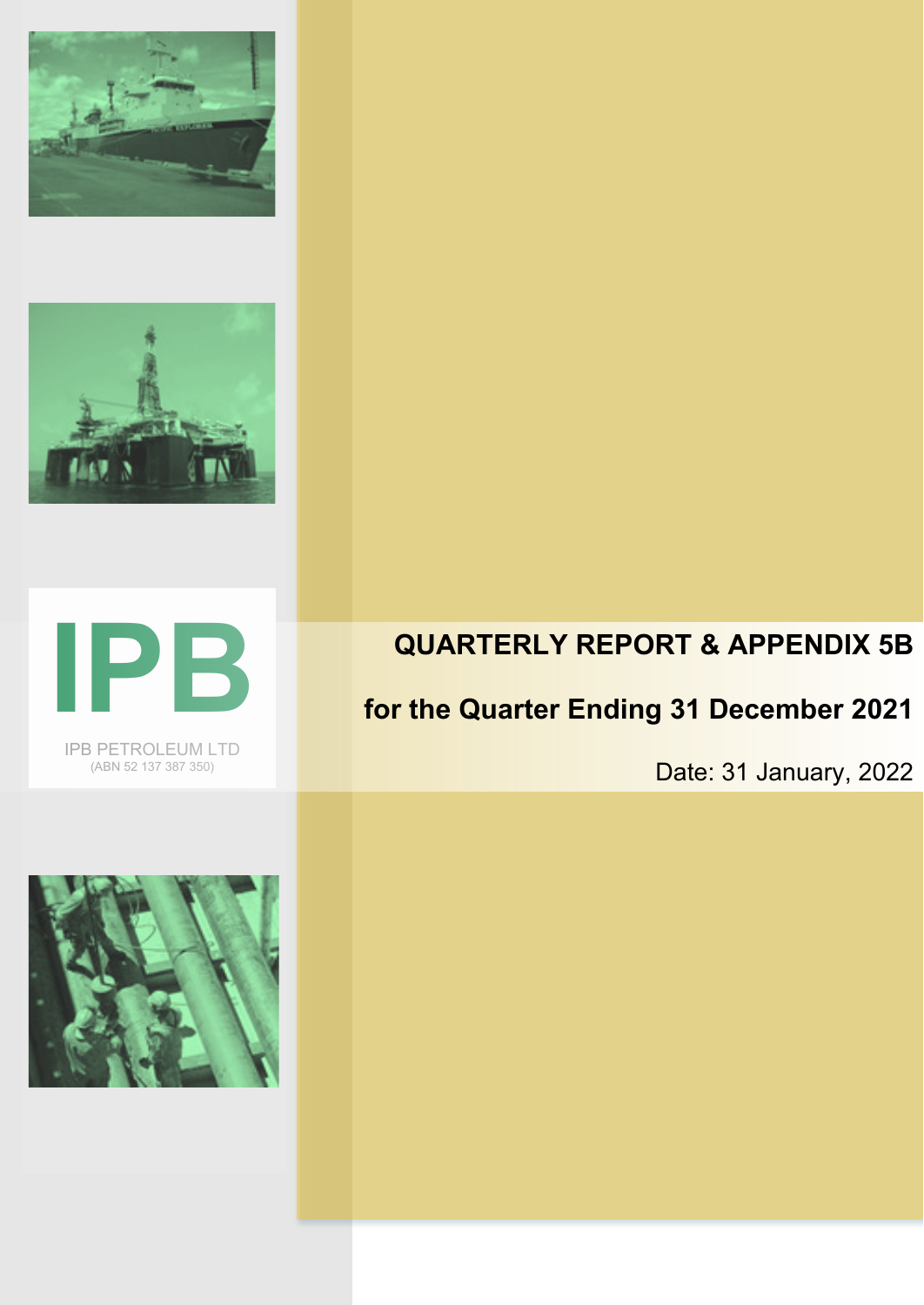

**ASX Code: IPB**

### **DECEMBER 2021 QUARTERLY ACTIVITIES REPORT**

### **SUMMARY OF KEY EVENTS FOR THE QUARTER AND CURRENT STATUS**

- As of the date of this report no funding has been received from proposed farm-in partner Quay Resource Investments (Quay).
- Correspondence continued with Quay during and post Quarter end, however communicated dates for likely funding have continued to be missed.
- As previously communicated, IPB has commenced discussions with a number of other parties in relation to a possible funding and farm-in alternatives, these discussions are progressing but at an early stage.
- The Company also considered a small number of other potential complementary oil and gas opportunities during the quarter, however these were assessed as not worth pursing to a more advanced stage.

#### **PERMIT WA-424-P (IPB 100%)**

#### **Farmout and Funding Activities and Idris Appraisal Well**

As at the date of this report IPB has not received remittances from Quay despite various representations of revised forward remittance schedules.

Whilst continuing to entertain a dialogue with Quay, IPB has embarked on a process to source and consider other alternative potential proposals or transactions to provide funding for the proposed Idris appraisal well.

Due to delays over the past twelve months and the timelines for critical path activities, the well, if funded, will most likely not be drilled before the first half of calendar year 2023.

Any alternate proposal negotiated may take several or more months to finalise.

Studies and commercial activites associated with Idris continued and IPB continued to remain in contact with key potential service providers for the proposed drilling of Idris.

IPB through NERA continued to progress future seismic environmental plan activities.

#### **OTHER ACTIVITIES**

IPB has been approached in relation to, and has also reviewed, a small number of other complementary asset opportunities, consistent with its main business, however none were progressed to a more extensive stage of due-diligence.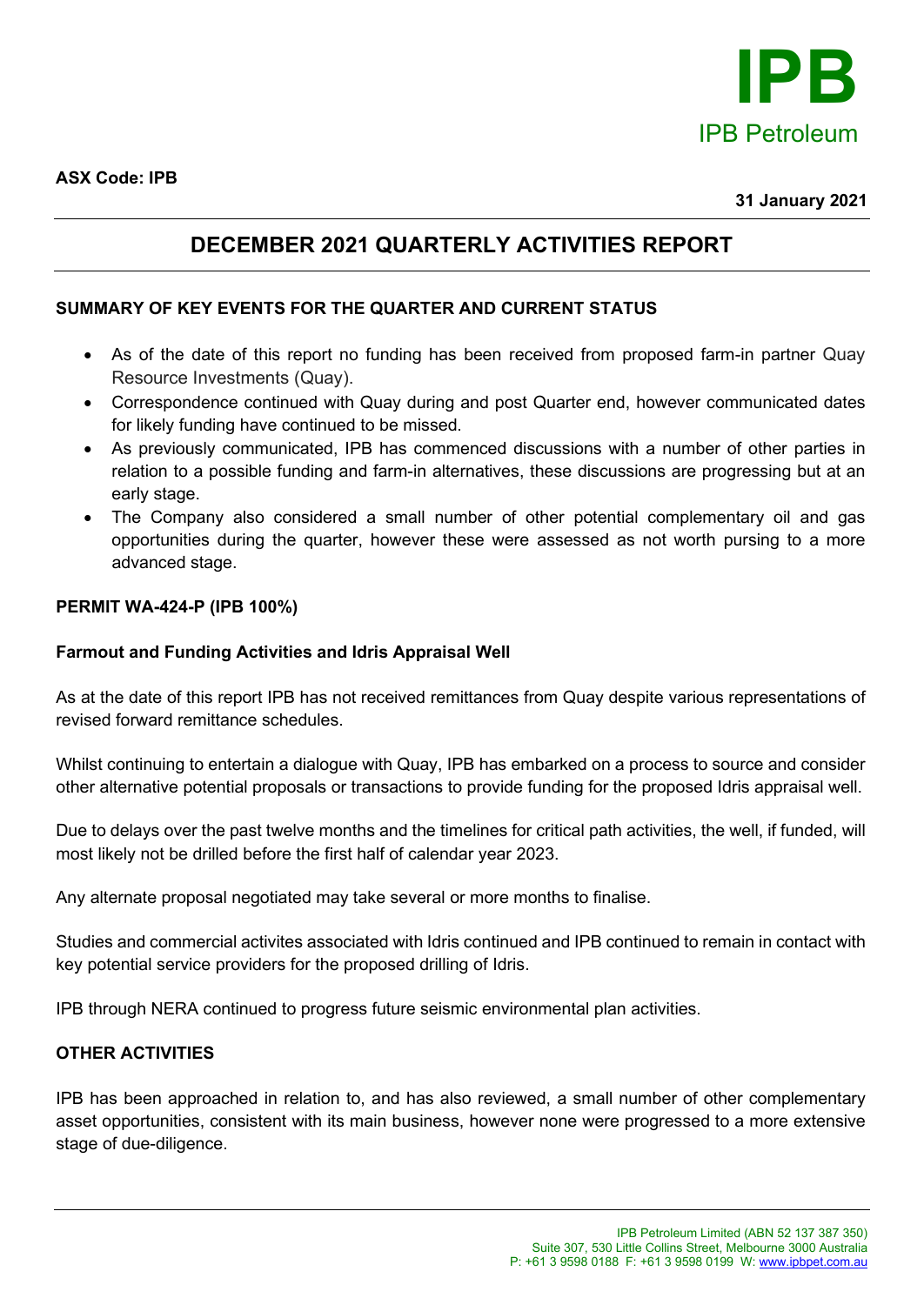

### **ACTIVITIES – CORPORATE AND FINANCIAL**

As at the end of the Quarter, IPB Petroleum had a cash balance of approximately \$0.587 million. For further details refer to the attached Appendix 5B.

#### **PERMIT HOLDINGS AND INTERESTS**

As at the end of the Quarter, and also as at the date of this report, the Company held an interest in the Browse Basin exploration permit **WA-424-P** (IPB 100% and Operator)**.**



**Location Map : IPB Exploration Permit WA-424-P – Browse Basin**

For further information contact Brendan Brown, Managing Director +61 3 9598 0188 or [admin@ipbpet.com.au](mailto:admin@ipbpet.com.au)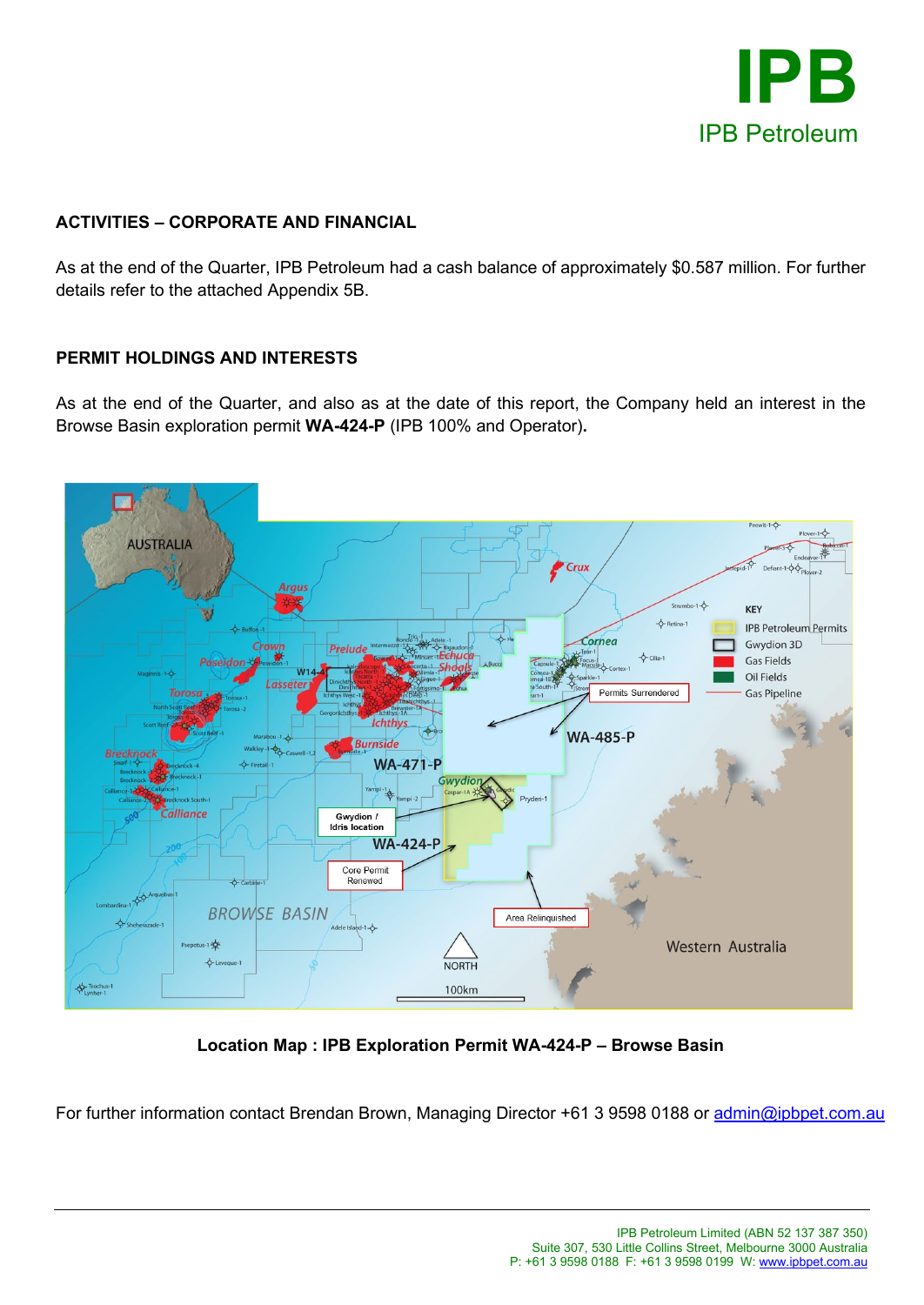## **Appendix 5B**

## **Mining exploration entity or oil and gas exploration entity quarterly cash flow report**

Name of entity

IPB Petroleum Limited

ABN Cuarter ended ("current quarter")

52 137 387 350 31 Dec 2021

| <b>Consolidated statement of cash flows</b> |                                                   | <b>Current quarter</b><br>\$A'000 | Year to date<br>$(12$ months)<br>\$A'000 |
|---------------------------------------------|---------------------------------------------------|-----------------------------------|------------------------------------------|
| 1.                                          | <b>Cash flows from operating activities</b>       |                                   |                                          |
| 1.1                                         | Receipts from customers                           |                                   |                                          |
| 1.2                                         | Payments for                                      |                                   |                                          |
|                                             | exploration & evaluation (if expensed)<br>(a)     |                                   |                                          |
|                                             | development<br>(b)                                |                                   |                                          |
|                                             | production<br>(c)                                 |                                   |                                          |
|                                             | staff costs<br>(d)                                | (57)                              | (65)                                     |
|                                             | administration and corporate costs<br>(e)         | (34)                              | (318)                                    |
| 1.3                                         | Dividends received (see note 3)                   |                                   |                                          |
| 1.4                                         | Interest received                                 |                                   |                                          |
| 1.5                                         | Interest and other costs of finance paid          |                                   |                                          |
| 1.6                                         | Income taxes paid                                 |                                   |                                          |
| 1.7                                         | Government grants and tax incentives              |                                   |                                          |
| 1.8                                         | Other (provide details if material)               |                                   |                                          |
| 1.9                                         | Net cash from / (used in) operating<br>activities | (91)                              | (383)                                    |

|     |                      | Cash flows from investing activities      |      |     |
|-----|----------------------|-------------------------------------------|------|-----|
| 2.1 | Payments to acquire: |                                           |      |     |
|     | (a                   | entities                                  | -    |     |
|     | (b)                  | tenements                                 | -    |     |
|     | (C)                  | property, plant and equipment             | -    |     |
|     | (d)                  | exploration & evaluation (if capitalised) | (42) | .86 |
|     | (e)                  | investments                               | -    |     |
|     | (f)                  | other non-current assets                  |      |     |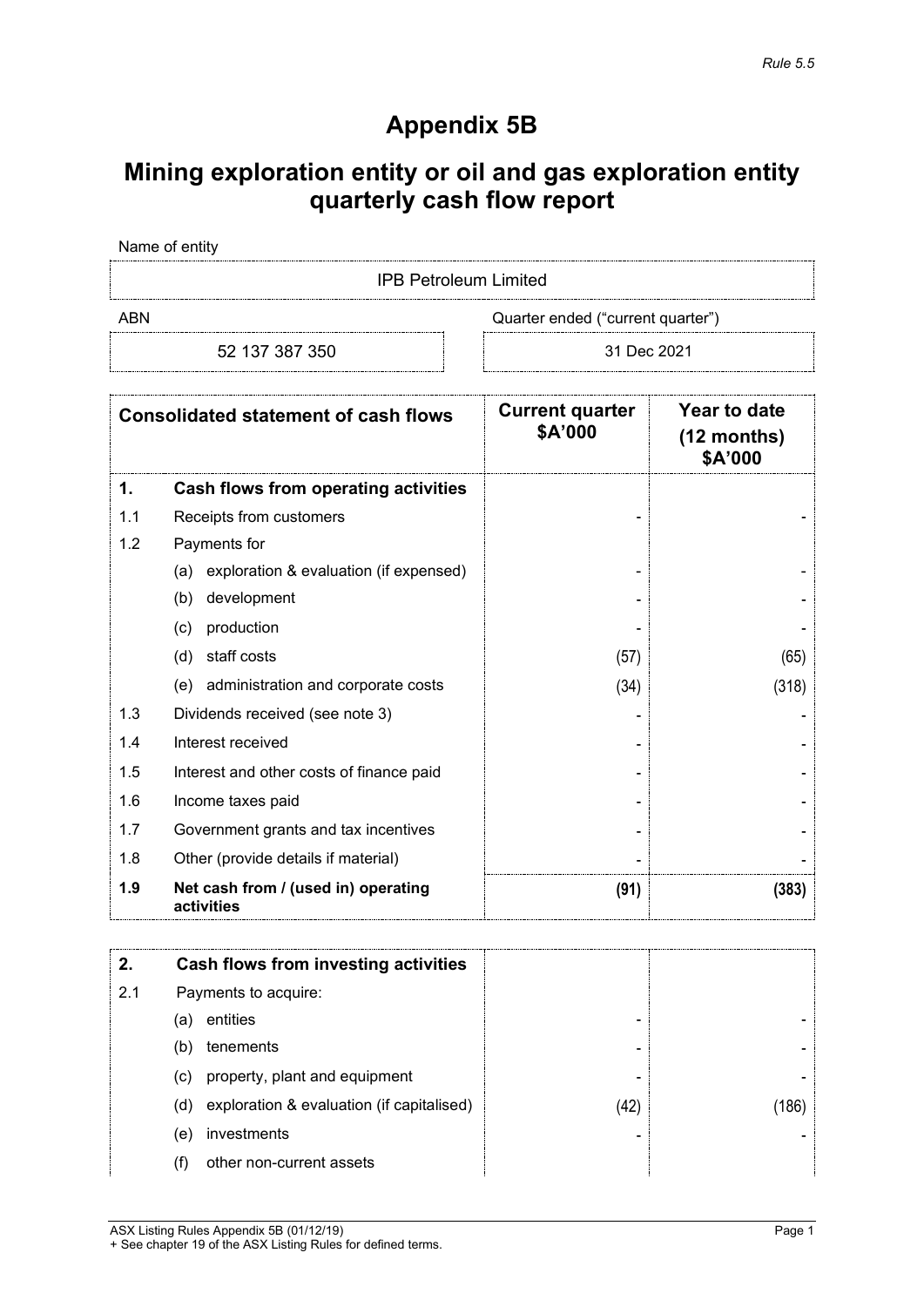|     | <b>Consolidated statement of cash flows</b>       | <b>Current quarter</b><br>\$A'000 | Year to date<br>$(12$ months)<br>\$A'000 |
|-----|---------------------------------------------------|-----------------------------------|------------------------------------------|
| 2.2 | Proceeds from the disposal of:                    |                                   |                                          |
|     | entities<br>(a)                                   |                                   |                                          |
|     | tenements<br>(b)                                  |                                   |                                          |
|     | property, plant and equipment<br>(c)              |                                   |                                          |
|     | (d)<br>investments                                |                                   |                                          |
|     | other non-current assets<br>(e)                   |                                   |                                          |
| 2.3 | Cash flows from loans to other entities           |                                   |                                          |
| 2.4 | Dividends received (see note 3)                   |                                   |                                          |
| 2.5 | Other (provide details if material)               |                                   |                                          |
| 2.6 | Net cash from / (used in) investing<br>activities | (42)                              | 186                                      |

| 3.   | Cash flows from financing activities                                                       |       |
|------|--------------------------------------------------------------------------------------------|-------|
| 3.1  | Proceeds from issues of equity securities<br>(excluding convertible debt securities)       | 1,011 |
| 3.2  | Proceeds from issue of convertible debt<br>securities                                      |       |
| 3.3  | Proceeds from exercise of options                                                          |       |
| 3.4  | Transaction costs related to issues of equity<br>securities or convertible debt securities | (56)  |
| 3.5  | Proceeds from borrowings                                                                   |       |
| 3.6  | Repayment of borrowings                                                                    |       |
| 3.7  | Transaction costs related to loans and<br>borrowings                                       |       |
| 3.8  | Dividends paid                                                                             |       |
| 3.9  | Other (provide details if material)                                                        |       |
| 3.10 | Net cash from / (used in) financing<br>activities                                          | 956   |

|     | Net increase / (decrease) in cash and<br>cash equivalents for the period |     |  |
|-----|--------------------------------------------------------------------------|-----|--|
| 4.1 | Cash and cash equivalents at beginning of<br>period                      | 719 |  |
| 4.2 | Net cash from / (used in) operating<br>activities (item 1.9 above)       | (91 |  |
| 4.3 | Net cash from / (used in) investing activities<br>item 2.6 above)        | (42 |  |
| 4.4 | Net cash from / (used in) financing activities<br>item 3.10 above)       |     |  |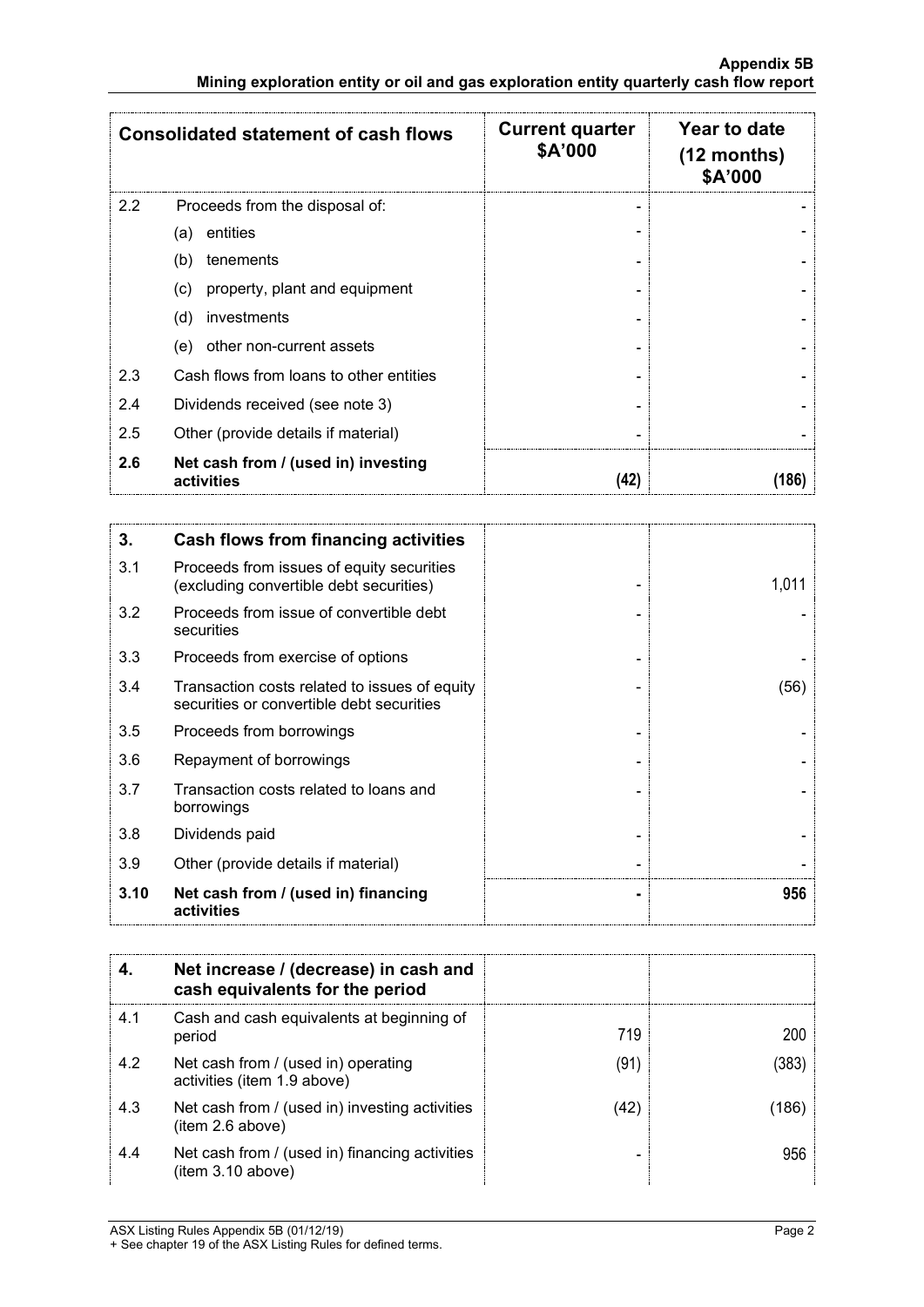| <b>Consolidated statement of cash flows</b> |                                                      | <b>Current quarter</b><br>\$A'000 | Year to date<br>$(12$ months)<br>\$A'000 |
|---------------------------------------------|------------------------------------------------------|-----------------------------------|------------------------------------------|
| 4.5                                         | Effect of movement in exchange rates on<br>cash held |                                   |                                          |
| 4.6                                         | Cash and cash equivalents at end of<br>period        |                                   |                                          |
|                                             |                                                      |                                   |                                          |

| 5.             | Reconciliation of cash and cash<br>equivalents<br>at the end of the quarter (as shown in the<br>consolidated statement of cash flows) to the<br>related items in the accounts | <b>Current quarter</b><br>\$A'000 | <b>Previous quarter</b><br>\$A'000 |
|----------------|-------------------------------------------------------------------------------------------------------------------------------------------------------------------------------|-----------------------------------|------------------------------------|
| 5 <sub>1</sub> | <b>Bank balances</b>                                                                                                                                                          | 587                               | 719                                |
| 5.2            | Call deposits                                                                                                                                                                 |                                   |                                    |
| 5.3            | <b>Bank overdrafts</b>                                                                                                                                                        |                                   |                                    |
| 5.4            | Other (provide details)                                                                                                                                                       |                                   |                                    |
| 5.5            | Cash and cash equivalents at end of<br>quarter (should equal item 4.6 above)                                                                                                  | 587                               |                                    |

| 6.  | Payments to related parties of the entity and their<br>associates                          | <b>Current quarter</b><br><b>\$A'000</b> |
|-----|--------------------------------------------------------------------------------------------|------------------------------------------|
| 6.1 | Aggregate amount of payments to related parties and their<br>associates included in item 1 | (57)                                     |
| 6.2 | Aggregate amount of payments to related parties and their<br>associates included in item 2 | (42)                                     |

Note: if any amounts are shown in items 6.1 or 6.2, your quarterly activity report must include a description of, and an explanation for, such payments

The Payments for items 6.1 above relate to Executive and Non-Executive Fees Paid.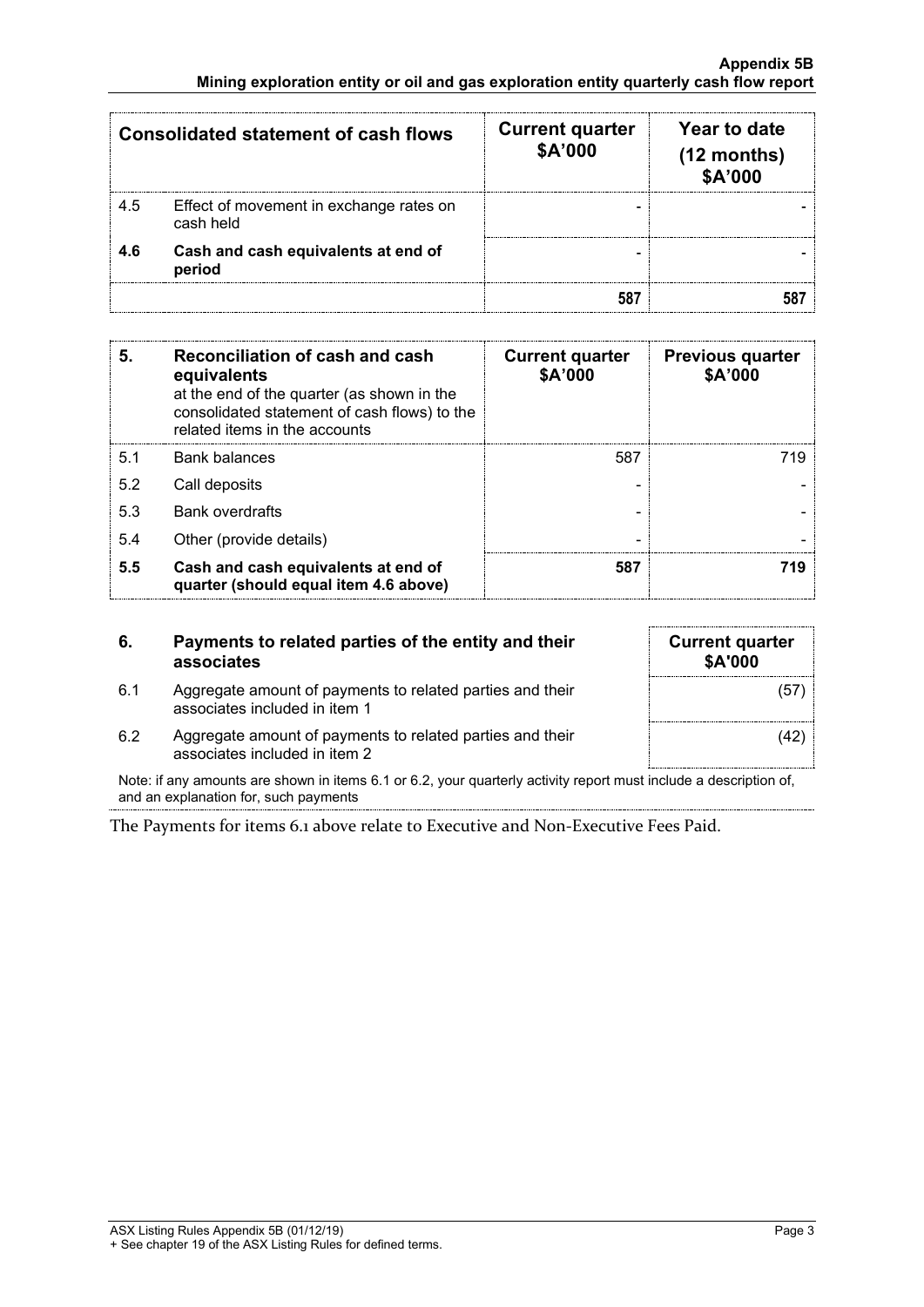- **7. Financing facilities** *Note: the term "facility' includes all forms of financing arrangements available to the entity. Add notes as necessary for an understanding of the sources of finance available to the entity.*
- 
- 7.2 Credit standby arrangements
- 7.3 Other (please specify)
- 7.4 **Total financing facilities - -**

|     | <b>Financing facilities</b><br>Note: the term "facility' includes all forms of financing<br>arrangements available to the entity.<br>Add notes as necessary for an understanding of the<br>sources of finance available to the entity. | <b>Total facility</b><br>amount at quarter<br>end<br>\$A'000 | Amount drawn at<br>quarter end<br>\$A'000 |
|-----|----------------------------------------------------------------------------------------------------------------------------------------------------------------------------------------------------------------------------------------|--------------------------------------------------------------|-------------------------------------------|
| 71  | Loan facilities                                                                                                                                                                                                                        |                                                              |                                           |
| 7.2 | Credit standby arrangements                                                                                                                                                                                                            |                                                              |                                           |
| 7.3 | Other (please specify)                                                                                                                                                                                                                 |                                                              |                                           |
| 7.4 | <b>Total financing facilities</b>                                                                                                                                                                                                      |                                                              |                                           |

#### 7.5 **Unused financing facilities available at quarter end** n/a

7.6 Include in the box below a description of each facility above, including the lender, interest rate, maturity date and whether it is secured or unsecured. If any additional financing facilities have been entered into or are proposed to be entered into after quarter end, include a note providing details of those facilities as well.

| 8.  | Estimated cash available for future operating activities                     | \$A'000 |
|-----|------------------------------------------------------------------------------|---------|
| 8.1 | Net cash from / (used in) operating activities (Item 1.9)                    | (91)    |
| 8.2 | Capitalised exploration & evaluation (Item $2.1(d)$ )                        | (42)    |
| 8.3 | Total relevant outgoings (Item $8.1 +$ Item $8.2$ )                          | (132)   |
| 8.4 | Cash and cash equivalents at quarter end (Item 4.6)                          | 587     |
| 8.5 | Unused finance facilities available at quarter end (Item 7.5)                |         |
| 8.6 | Total available funding (Item $8.4 +$ Item $8.5$ )                           | 587     |
| 8.7 | Estimated quarters of funding available (Item 8.6 divided by<br>Item $8.3$ ) | 4.4     |

#### 8.8 If Item 8.7 is less than 2 quarters, please provide answers to the following questions:

1. Does the entity expect that it will continue to have the current level of net operating cash flows for the time being and, if not, why not?

Answer: Answer required here

2. Has the entity taken any steps, or does it propose to take any steps, to raise further cash to fund its operations and, if so, what are those steps and how likely does it believe that they will be successful?

Answer: Answer required here

3. Does the entity expect to be able to continue its operations and to meet its business objectives and, if so, on what basis?

Answer: Answer required here